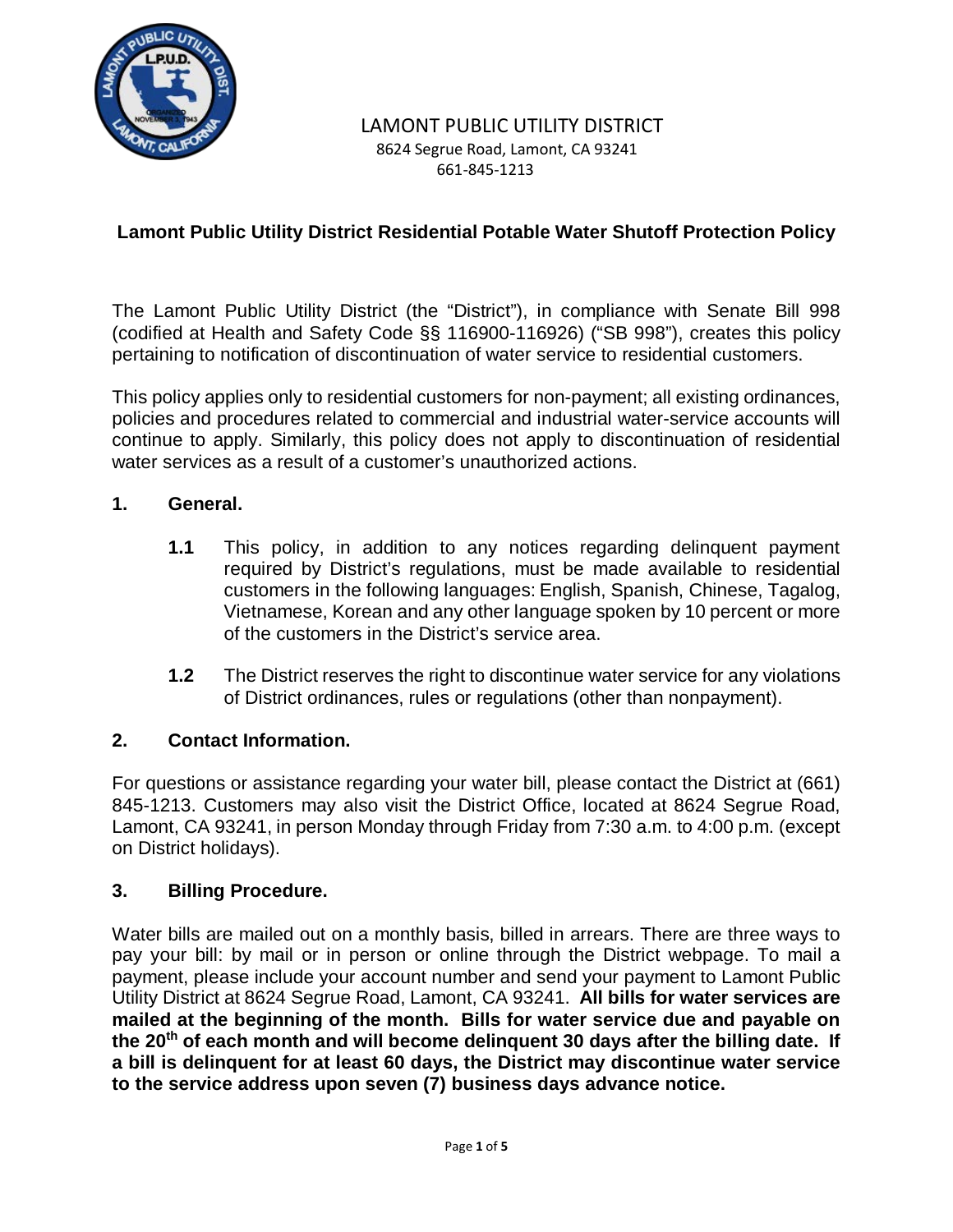# **3.1** Billing Time line.

a) Customer gets their water bill on the first of the month (day 01) indicating the amount due and payable on the 20th day of the month.

b) If customer fails to pay the amount due by the  $20<sup>th</sup>$  day of the month, a notice of late payment (delinguent) will be mailed on the  $30<sup>th</sup>$  day of the month stating payment must be made within 15 days.

c) If customer fails to pay the amount due, a final notice of termination will be mailed stating, failure to pay the amount due within 16 days, your service will be discontinued".

d) If customer fails to pay the amount due and/or fails to make payment arrangements as described in Section 5 of this policy, water service may be terminated.

- **3.2** Time of Discontinuation of Service. The District will not discontinue water service due to nonpayment on a Saturday, Sunday, legal holiday or at any time during which the District Office is not open to the public.
- **3.3** Restoration of Service. Customers whose water service has been discontinued may contact the District by telephone or in-person regarding restoration of service. Restoration will be subject to payment of:
	- A. Any past-due amounts, including applicable interest or penalties;
	- B. Any reconnection fees; and
	- C. A security deposit, if required by the District.
- **3.4** To Avoid Discontinuation of Water Service. Water discontinuation will not occur if all three (3) conditions are met:

A. Health Conditions – The consumer or tenant of the consumer submits certification of a primary care provider that discontinuation of water service would (i) be life threatening, or (ii) pose a serious threat to the health and safety of a person residing at the property;

B. Financial Inability - The consumer demonstrates he or she is financially unable to pay for water service within the water system's normal billing cycle. The consumer is deemed "financially unable to pay" if any member of the consumer's household is: (i) a current recipient of the following benefits: CalWORKS, CalFresh, general assistance, Medi-Cal, SSI/State Supplementary Payment Program or California Special Supplemental Nutrition Program for Women, Infants and Children; or (ii) the consumer declares the household's annual income is less than 200% of the federal poverty level; and

C. Alternative Payment Arrangements – The consumer is willing to enter into an amortization agreement, alternative payment schedule or a plan for deferred or reduced payment, consistent with provisions of Section 5, below.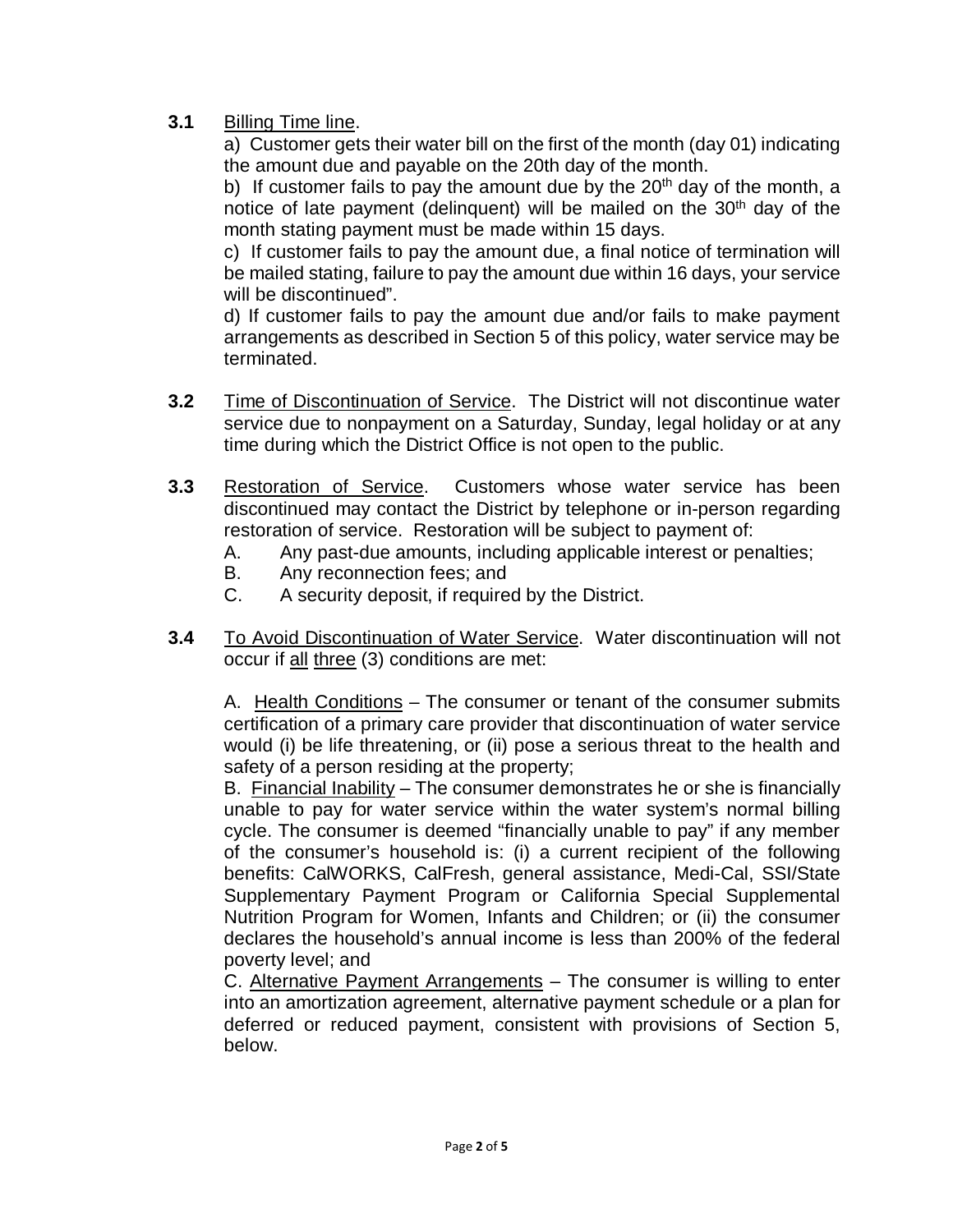# **4. Procedures to Contest a Bill.**

- **4.1** Time to Initiate Complaint or Request an Investigation. A customer may initiate a complaint or request an investigation regarding the amount of a bill within 10 days of receiving a disputed bill. For purposes of this Section 4.1 only, a bill will be deemed received by a customer five days after mailing.
- **4.2** Review by District's General Manager. A timely contest or request for investigation will be reviewed by the District's General Manager, who will provide a written determination to the customer. The review will include consideration of whether the customer may receive an extension, amortization, and alternative payment schedule or payment reduction under Section 5. **The decision of the District's General Manager will be final.**

## **5. Extensions and Other Alternative Repayment Arrangements.**

- **5.1** Time to Request an Extension or Other Alternative Repayment Arrangement. If a customer is unable to pay a bill during the normal payment period, the customer may request an extension or other alternative repayment arrangement described in this Section 5.
- **5.2** If a customer submits his or her request before the date and time of discontinuance of service as is stated on the discontinuance notice, the request will be reviewed by the District's General Manager. **District decisions regarding alternative repayment arrangements, other than extensions, are final and not subject to appeal.**
- **5.3** Extension. If approved by the District's General Manager, a customer's repayment of his or her unpaid balance may be temporarily extended for a period not to exceed six months after the balance was originally due. The District's General Manager or designee will determine, in his or her discretion, the duration of the extension provided to the customer. The customer will pay the full unpaid balance by the date set by the District's General Manager and must remain current on all water service charges accruing during any subsequent billing periods. The extended payment date will be set forth in writing and provided to the customer in English, Spanish, Chinese, Tagalog, Vietnamese, Korean and any other language spoken by 10 percent or more of the customers in the District's service area. **The decision of the District's General Manager will be final.**
- **5.4** Amortization. If approved by the District's General Manager, a customer's repayment of his or her unpaid balance may be amortized over a period not to exceed 12 months, as determined by the District's General Manager or designee. If amortization is approved, the unpaid balance will be divided by the number of months in the amortization period, and that amount will be added to the customer's monthly bills for water service until fully paid. During the amortization period, the customer must remain current on all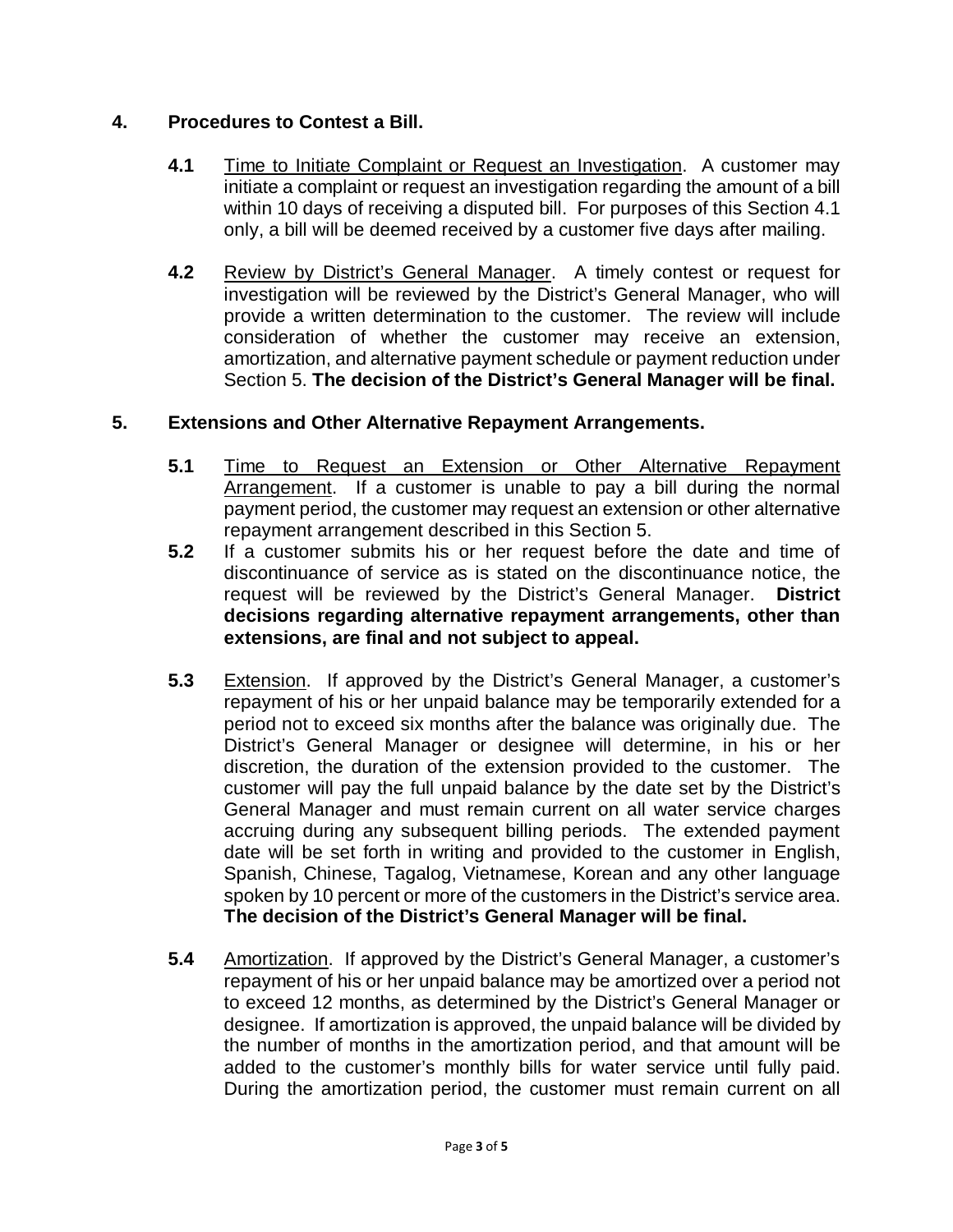water service charges accruing during any subsequent billing periods. The amortization schedule and amounts due will be set forth in writing and provided to the customer in English, Spanish, Chinese, Tagalog, Vietnamese, Korean and any other language spoken by 10 percent or more of the customers in the District's service area.

- **5.5** Alternative Payment Schedule. If approved by the District's General Manager, a customer may repay his or her unpaid balance pursuant to an alternative payment schedule that will not exceed 12 months, as determined by the District's General Manager or his or her designee. If approved, the alternative payment schedule may allow periodic lump-sum payments that do not coincide with the District's established payment date or may provide for payments made more or less frequently than the District's regular payment date. During the period of the alternative payment schedule, the customer must remain current on all water service charges accruing during any subsequent billing periods. The alternative payment schedule and amounts due will be set forth in writing and provided to the customer in English, Spanish, Chinese, Tagalog, Vietnamese, Korean and any other language spoken by 10 percent or more of the customers in the District's service area.
- **5.6** Payment Reduction. At the discretion of the District's General Manager, a customer may receive a reduction of the unpaid balance owed by the customer for any water service. The District's General Manager will determine whether to grant a reduced payment. The amount of the reduced payment and the due date will be set forth in writing and provided to the customer in English, Spanish, Chinese, Tagalog, Vietnamese, Korean and any other language spoken by 10 percent or more of the customers in the District's service area.
- **5.7** Failure to Comply. If a customer fails to comply with a payment arrangement approved by the District's General Manager under this Section or fails to pay his or her current charges for water service, and the original amount due is more than 60 days delinquent, the District may discontinue water service. The District will post a final notice of intent to disconnect service in a prominent and conspicuous location at the service address at least (5) five days before discontinuation of service. The final notice will not entitle the customer to any investigation or review by the District.

## **6. Procedures for Occupants/Tenants to Become Direct Customers of the District.**

**6.1** Agreement to District's Terms and Conditions of Service. The District will make service available to the actual residential occupants if each occupant agrees to the terms and conditions of service and meets the requirements of the District's rules and regulations. Notwithstanding, if one or more of the